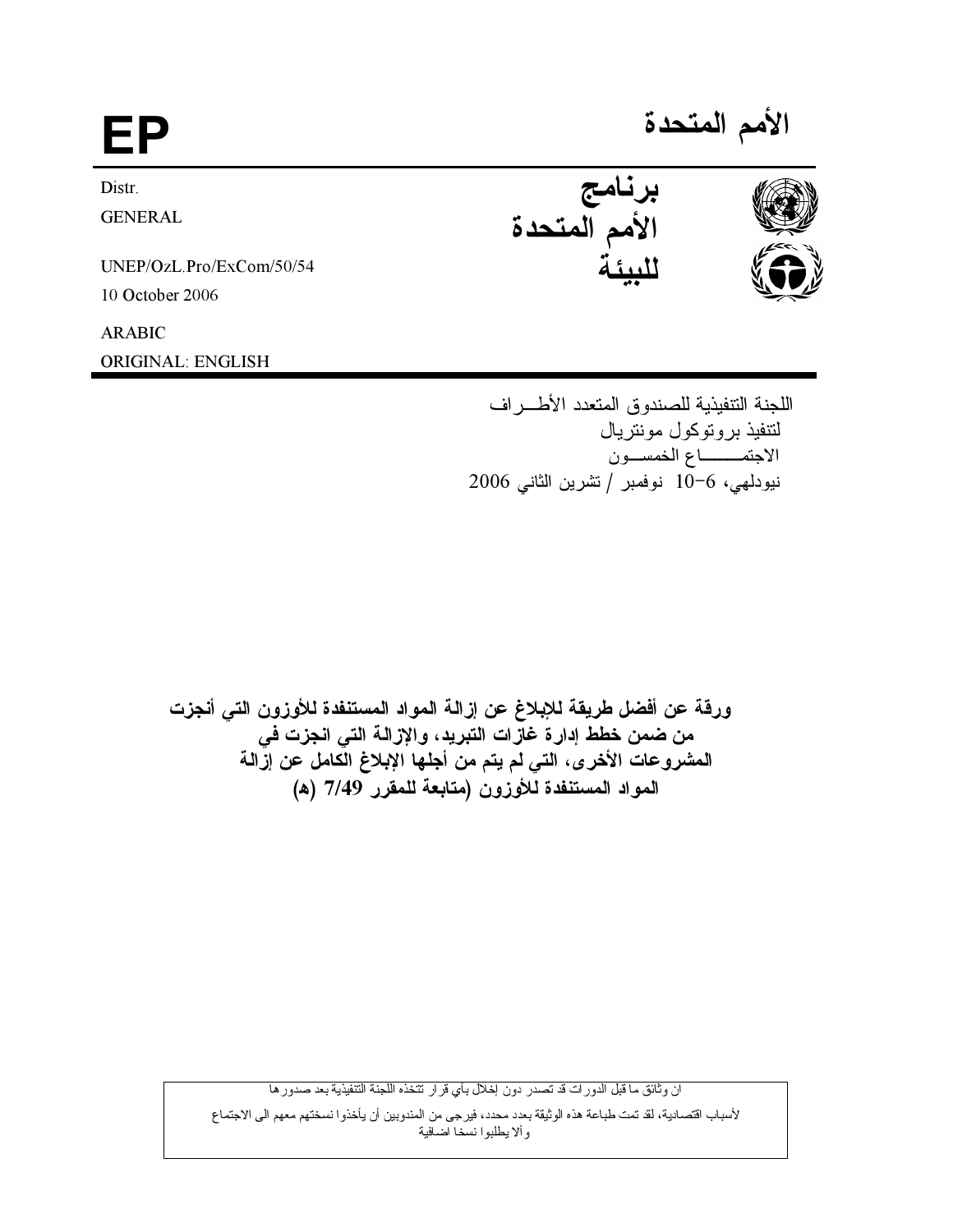### مقدمة

1 – طلبت اللجنة التنفيذية في اجتماعها التاسع والأربعين، وأثناء النظر فسي التقريـــر المرحلـــي المجمع، أن نقدم أمانة الصندوق ورقة موجزة ورقة بشأن أفضل السبل للتبليغ عـــن إزالــــة المــــواْد المستنفدة للأوزون التي تحققت في إطار خطط إدارة غاز التبريد والإزالة التي تحققت في مشروعات أخرى لم يتم بشأنها الإبلاغ بالكامل عن إزالة المواد المستنفدة للأوزون ( المقرر 7/49 ).

2 – لم يتم بشكل متساوق حتى الآن الإبلاغ عن المستوى الذي تحقق فيما يتعلـــق باز الــــة المــــواد المستنفدة الأوزون، أو الموافقات بشأنه، رغم أن الالتزام الــذي تمثلـــه المشـــروعات، والأنشــطة والاتفاقات يوحى في معظم الحالات بأن مقدار ما حققه المشروع من إزالة أكبر مما تـــم تســــجيله. ونتناول هذه الورقة نلك المشروعات ۖ والأنشطة بـحسب نوع المشروع الذي لم تســــجل التخفيضــــات التي حققها للمواد المستنفدة للأوزون تسجيلا كاملا ( بما في ذلك اقتراح للطريقة التي يتم بها الإبلاغ عن الإزالة )، وتختتم الورقة بتوصيات لتنظر فيها اللجنة التنفيذية.

#### خطط إدارة غاز التبريد/ تحديث خطط إدارة غاز التبريد

3 – قررت اللجنة التنفيذية في اجتماعها الحادي والثلاثين أن تكون طلبات الحصول على التمويــل لخطط إدارة غاز النبريد/ تحديث خطط إدارة غاز النبريد، مشفوعة *في جملة أمور* بالالتزام بأن يتم ذلك دون تقديم طلبات أخرى لتمويل خطوة التخفيض بنسبة 50 في المائة على الأقل في عام 2005 و خطوة التخفيض بنسبة 85 في عام 2007 ، في إطار خطط إدارة غـــاز التبريـــد ( المقـــرر 31/ 48(ج) (3). ومن ناحية ثانية، استمرت أنشطة خطط إدارة غاز التبريد تحقق مستويات إزالة حظيت بالمو افقة استنادا إلى الكمية المشار اليها في صفحة بيانات المشر و ع التـــي تـــر تبط عــــادة بعنصــــر الاستثمار فقط (معدات الاسترداد/إعادة التدوير ، عادة)، وقد حسبت استنادا إلى تقدير الإنتاجية السنوية لإعادة التدوير . ورغم وجود النزام مرتبط بخطط إدارة غازات التبريد/ تحديث خطط إدارة غـــازات التبريد، برمتها إلا أنه لا يوجد نهج كلي لخطط إدارة غاز التبريد مقارنة بالالتزامات اللاحقة التـــي تمثلها الاتفاقات المتعددة السنوات والإزالة النهائية للمواد المستنفدة للأوزون. وبالرغم من ذلك تمثل الموافقة على خطط إدارة غازات التبريد/ تحديث خطط إدارة غازات التبريد، تمثيلا فعالا ما يرقـــي إلى 85 في المائة من خط الأساس الذي يتم الإبلاغ عنه موجب بروتوكول مونتريال المتعلق بتدابير مكافحة الهالونات.

4 – ولتحديد أي إزالـة غير مسجلة للمواد المستنفدة للأوزون ،يمكن تعديل مستويات الإزالـة المسجلة لخطط إدارة غازات التبريد/ تحديث خطط إدارة غازات التبريد، في سجلات الصندوق المتعدد الأطراف بحيث تعكس مقدار الالتزام مطروحا منه أي إزالة تمت الموافقة عليها بعد الاجتماع الرابع والثلاثين. وفي الحالات التي تكون فيها أكثر من وكالة مشتركة فيه خطة إدارة غاز التبريد يمكن تقسيم مقدار الإزالة المسجلة لخطط إدارة غازات التبريد/ تحديث خطط إدارة غازات التبريد، بالنتاسب على جميع أنشطة خطط إدارة غاز النبريد استناد إلى مستوى تمويل كل موافقة على حدة.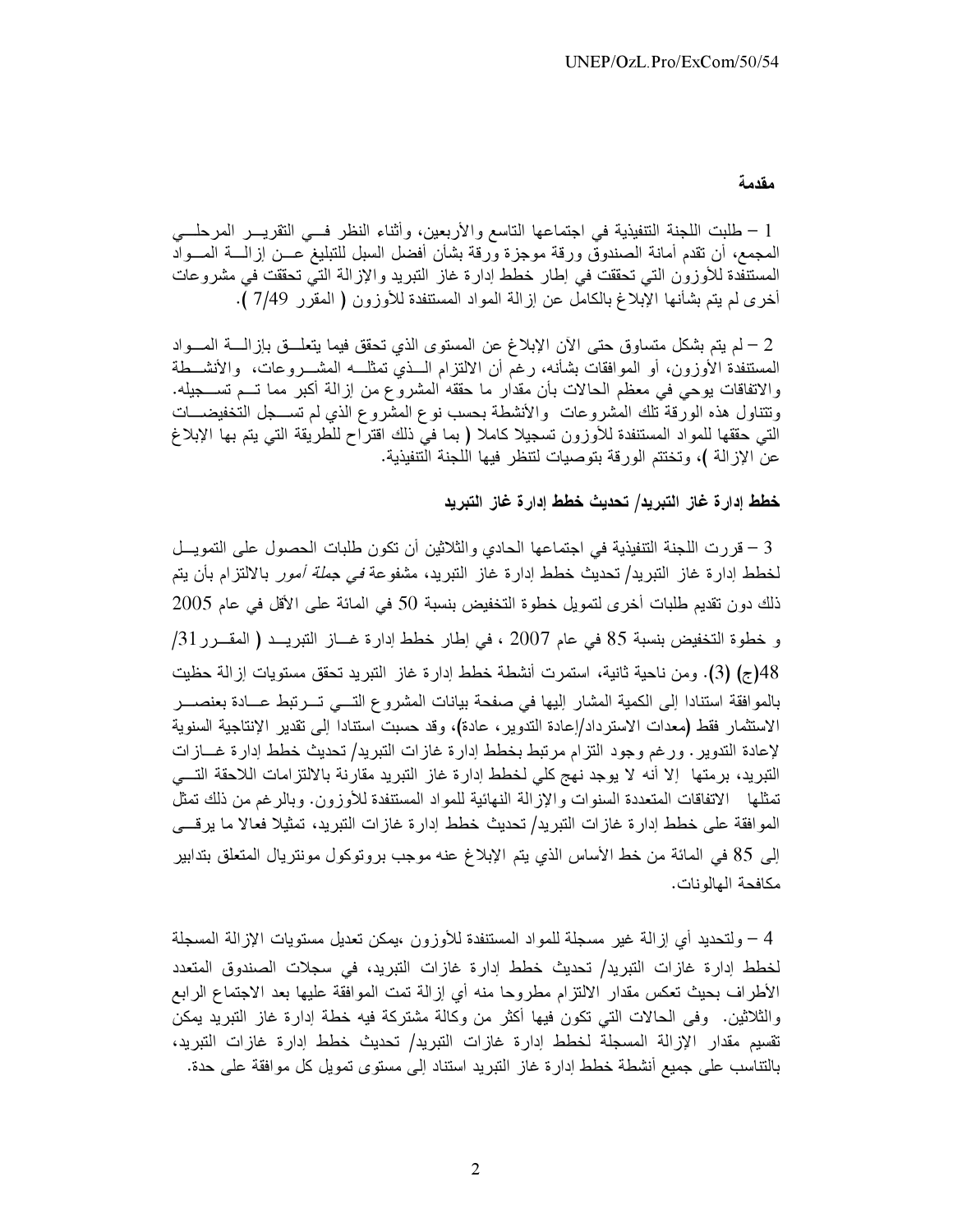### الشرائح السنوية للاتفاقات المتعددة السنوات

تمت الموافقة في الاجتماع الثالث والعشرين على أول خطة إزالة على المستوى قطاعي( خطة  $\sim 5$ قطاع الهالونات في الصين)، وفي تلك الموافقة، حددت اللجنة التنفيذية مستويـــات الاستهلاك والإنتاج (الأهداف) التي ينبغي أن تحققها الصين إلى أن تتم الإزالة الكاملة عام 2010 (المقـرر 11/23). و خلافا لخطط إدار ة غاز النبر يد وفرت خطط الإز الة القطاعية والوطنية الوار دة في الاتفاقات المتعددة السنوات نهجا منسقا لتحقيق التزامات البلد المنصوص عليها في الاتفاق. وقد اعتبـــر الفــــرق بينهـــا المهدف وإنجاز الإزالة المحقق في العام السابق بمثابة إزالة حظيــت بالموافقـــة. وتســـتخدم معظـــم الاتفاقات المتعددة السنوات هذا النهج. وقد يكون مستوى الإزالة الفعلى الذي أنجز في سنة من السنين مختلفا عن ذلك الذي حظي بالموافقة عليه، بيد أن المقدار الكلي للإزالة الفعلية والإزالة الموافق عليها خلال فترة الاتفاق المتعدد السنوات بكاملها ستكون واحدة.

وقد جرى في بعض الاتفاقات تحديد مقدار الإزالة الفعلي ولكن ليس بالضرورة على أساس كل  $\sim 6$ وكالة على حدة. ووافقت الوكالات المنفذة وأمانة الصندوق على جدول للإزالـــة الفعليـــة بالنســـبة للاتفاقات الأخرى. وفي الحالات التي يلزم فيها تسجيل الإزالة بالنسبة لكل وكالة، فإما أن يمكـــن التوصل إلى اتفاق بين الوكالات المشاركة، والبلد المعنى، وأمانة الصندوق أو أن تحسب الإزالة التي ستسجل لكل وكالـة علـي أساس تناسبـي وفقا لمستوى التمويل لكل وكالـة.

# الإز الة النهائية للمواد المستنفدة للأوزون

7 – خلافا للاتفاقات المتعددة السنوات، لا يشار عادة إلى إجمالي المواد المستنفدة لــــلأوزون التــــي تمت إز التها، ممثلة حسب الالتزام، في المشروعات والأنشطة الواردة في خطة الإزالة النهائية للمواد المستنفدة للأوزون. وعلى غرار الاتفاقات المتعددة السنوات، توفر تلك الخطة نـهجا منسقا لتحقيـــق الإزالة. وفي اجتماع اللجنة التنفيذية الخامس والأربعين قررت اللجنة التنفيذية أنه ينبغي أن تتضمن خطة الإزالة النهائية للمواد المستنفدة للأوزون إزالة كاملة لاستهلاك مركبات الكلورو فلورو كربون وأي مسواد أخسري مستنفـدة للأوزون، تشملهـــا ( المقـــرر 54/45 (أ) (1) و (2) ). وقد أعدت خطة الإزالة النهائية للمواد المستنفدة للأوزون من أجل التصدي للإزالة المتبقية بعــد عـــام 2007 وتنطبق غالبًا على الصناديق المحلية لتوفير رؤوس الأموال اللازمة للمشاريع. وفي كثير من حالات كان مستوى الإزالة المسجل للمواد المستنفدة للأوزون هو المقدار المبين في اقتراح المشروع. ومن ناحية ثانية، لا يسجل في بعض الحالات مستوى المواد المستنفدة للأوزون، وخاصة في الحالات التي توجد فيها وكالات منفذة كثيرة متعددة الأطراف و/ أو ثنائية الأطراف. وعلاوة علـــي ذلـــك، تمثـــل الموافقة على خطة إدارة الإزالة النهائية للمواد المستنفدة للأوزون تمثيلا فعالا 100 قي المائة مــن خط الأساس المبلغ عنه موجب بروتوكول مونتريال مطروحا منه أي إزالة أخرى تكون قد أنجـــزت بالفعل. ولذلك فلتحديد الإزالة التي أنجزت عن طريق خطة إدارة الإزالة النهائية للمـــواد المســـتنفدة للأوزون يمكن أن تحسب إزالة المواد المستنفدة للأوزون استنادا إلى خط الأساس المبلغ عنه بموجب المادة 7 من بروتوكول مونتريال فيما يتعلق بصافي المادة/المواد المستنفدة للأوزون ذات الصلة قي خطة إدارة المخاطر/تحديث خطة إدارة المخاطر المتعلقة بالإزالة، التي أنجزت، وأي إزالة أخـــرى حددت منذ الاجتماع الرابع والثلاثين وموزعة بصورة متتاسبة فيما بين الوكالات المنفذة المشـــاركة، استنادًا إلى وثَّيقة المُشروع أو قيمة المُشروع.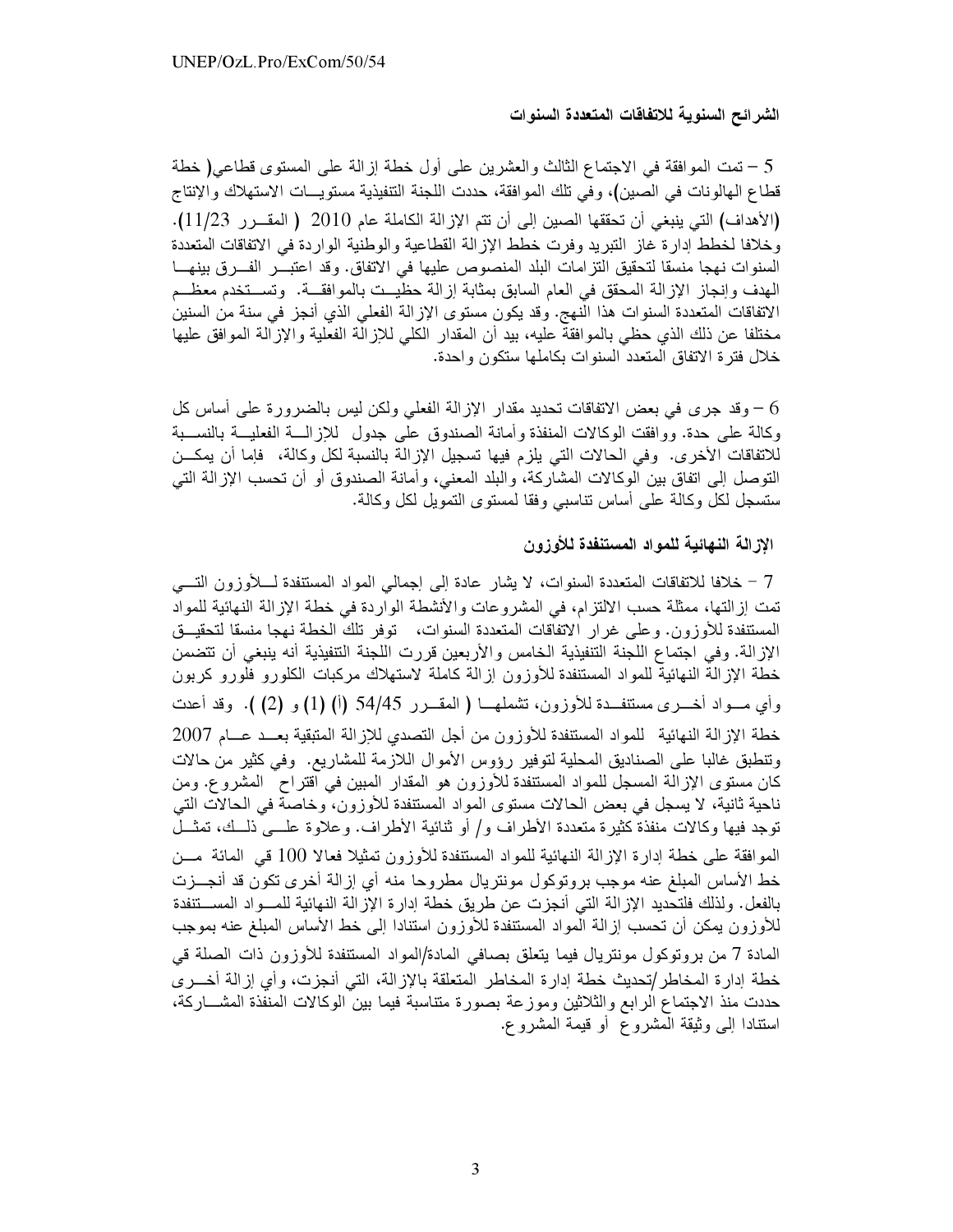## مشروعات بنك الهالونات

8 – في حالة مشروعات وأنشطة المهالونات، يلتزم البلد الذي يحصل علـــي مشـــروع مـــن بنـــك المهالونات، بازالة مستوى استهلاك خط الأساس وفقا لبروتوكول مونتريال إزالة تامة. ومع أن اللجنة التنفيذية تسمح بتحديث مشروعات بنك المهالونات عملا بسالمقرر 44/ 8 (أ) فساٍن مشــــروع بنسك المهالونات الأولى يمثل الإزالة الكاملة بصورة فعالة، ولذا ينبغي أن تعطي لمشروعات بنك المهالونات قيمة خط الأساس المبلغ عنه بموجب بروتوكول مونتريال بالنسبة للهالونات مطروحا منه أي إزالــــة للمواد المستنفدة للأوزون تحققت منذ الاجتماع الرابع والثلاثين. ويمكن تقسيم أي مستويات لإزالـــة المواد المستنفدة للأوزون، بصورة تناسبية بين الوكالات على أساس قيمة المشروع. وجدير بالـــذكر أن مقدار الإزالة المشار اليه في المشروع قد يتجاوز مستوى خط الأساس. وقد يكون الحال على هذا النحو مثلا إذا كان أخر استهلاك أكبر من خط الأساس. وفي بعض الحالات أيضا، تتم الموافقة على مشروعات بنك المهالونات بالنسبة للبلدان التبي يكون خط الأساس لديها صفراً. وفي هذه الحالات، لا تسجل أي إز الة إلا إذا كان قد حدث استهلاك مؤخرا.

# مشروعات بروميد الميثيل

9 – وفي ما يتعلَّق بمشروعات وأنشطة بروميد الميثيل التبي نتطوى على التـــزام البلـــد بالإزالـــة الكاملة، يكون مقدار الإزالة معادلا لخط الأساس الذي يتم الإبلاغ عنه بموجب بروتوكول مونتريال، مطروحا منه ما نشتمل عليه أي مشروعات أخرى تمت الموافقة عليها بعد الاجتماع الرابع والثلاثين. وتر في الإز الة الجزئية حتى عام 2008 إلى 20 في المائة من خط الأساس. وتكون الإز الة التامـــة معادلة لنسبة 100 في المائة من خط الأساس الذي يتم الإبلاغ عنه باستثناء تلك الحالات التي يتجاوز فيها الاستهلاك الأخير خط الأساس. وكذلك إذا كان الخط الأساس هو صفر ، تكون الإز الــــة صــــفر أيضا. وفي الحالات التي تكون فيها هناك وكالات منفذة متعددة و/ أو أنشطة منفصلة عديدة، يمكــن نقسيم الإزالة بصورة تتاسبية فيما بين الوكالات المعنية على أساس قيمة المشروع.

# مشروعات رابع كلوريد الكربون وكلوروفورم الميثيل

وفي ما يتعلق بمشروعات رابع كلوريد الكربون وكلوروفورم الميثيل للبلدان التي تنخفض فيها  $-10$ مستويات الاستهلاك أو لا يوجد فيها استهلاك في الوقت الحالي، قررت اللجنة التنفيذية أنه يمكن أن تحظى تلك البلدان بأنشطة المساعدة التقنية بشرط أن تعرب عن تعهدها بعدم التماس مساعدة إضافية من الصندوق المتعدد الأطراف بغرض إزالة هاتين المادتين ( المقرر 45/ 14(ج)). ولذا تمثل تلك الْمَشْرُوعَاتِ إزْالَةِ كَامِلَةٍ نَكُونٍ مَعَادَلَةٍ لِنَسْبَةِ 100 في الْمَائَةِ مِنْ خَطِّ الأَساس المبلغ عنسه بموجِّب بروتوكول مونتريال، مطروحا منه ما تحقق من خلال أي مشروع نال الموافقة منذ الاجتماع الرابـــع والثلاثين إلا في تلك الحالات التي يتجاوز فيها الاستهلاك الأخير خط الأساس أو في الحالات التسي يكون فيها خط الأساس صفراً. ۖ وإذ احتاج الأمر، يمكن تطبيق التقسيم التناسبي بين الوكالات المعنية علمي أساس قيمة المشروع.

# توصيات

## 11 – قد تر غب اللجنة التنفيذية في أن: